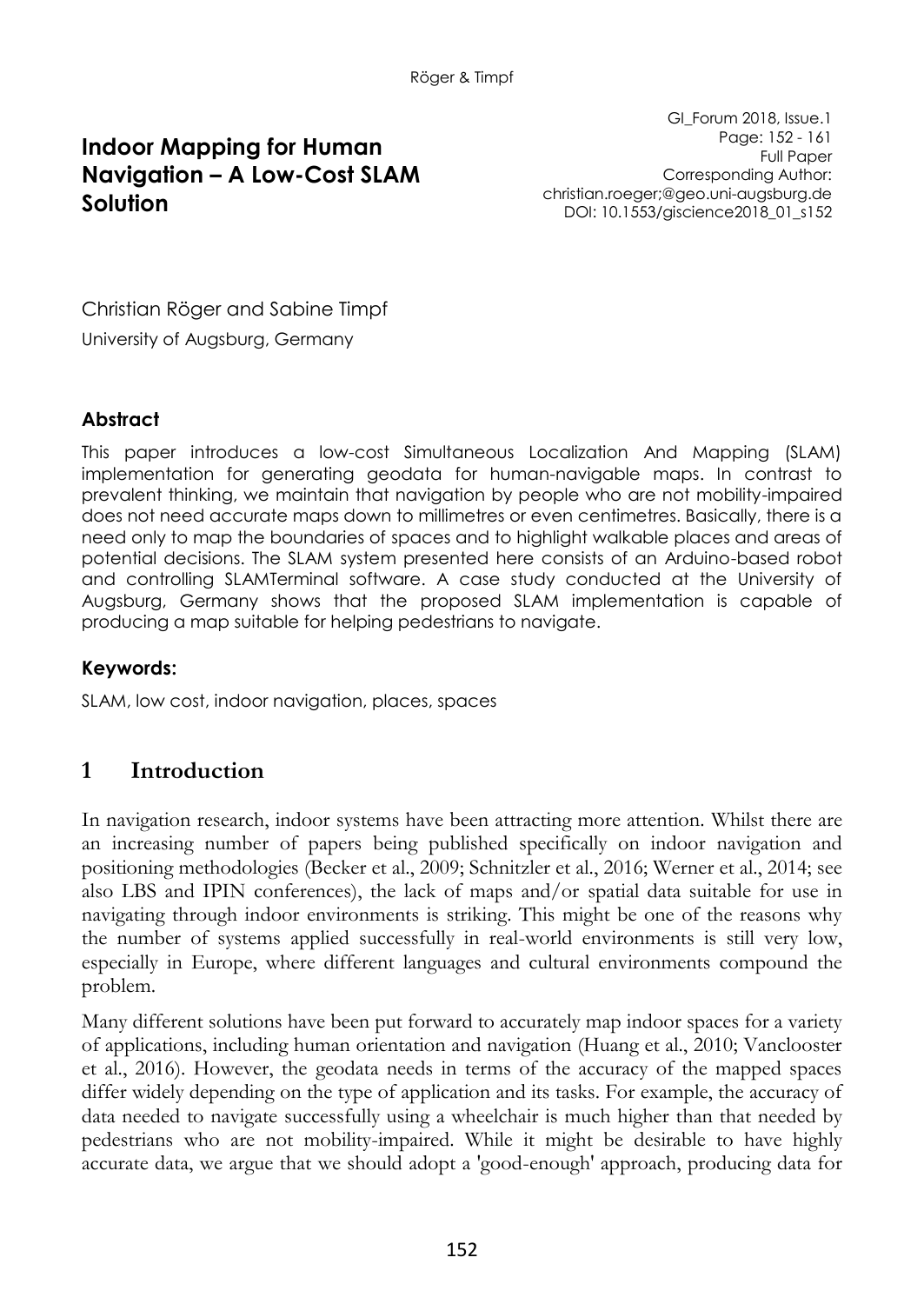pedestrians without mobility impairment and refining it where and when necessary for higher accuracies (e.g. doors and corridors in hospitals to allow for wheelchairs and trolley beds, or where a specific pre-defined path needs to be followed). This approach has the potential to speed up the data-gathering process. We focus solely on mapping spaces that allow walking, making sure that the connectivity to other walkable spaces is perceived correctly. Walkable spaces are connected by places of potential decisions. As stated by Rüetschi et al., (2004), open spaces do not necessarily need specific networks. Consequently, this work assumes that non-impaired individuals only need hints as to when a specific decision might lead to a grave error.

In this paper, we report on an experimental setup, using a robot, geared towards producing maps of indoor spaces for non-impaired human navigation. The aim is to present another possibility for creating a base for indoor navigation applications. Simultaneous Localization and Mapping (SLAM) allows the rapid generation of navigable outlines that may be converted into navigable spaces and thus maps. Due to the complexity and size of indoor spaces, it is impractical to use manual methods for mapping indoor environments (Worboys, 2011). Thus, we focus on SLAM as a (semi-)automatic repeatable method for data collection. Traditional SLAM (Aulinas, 2008) has been applied mainly in the area of robot navigation, requiring a relatively high precision of SLAM output in order to be usable for maps for robot movement. This has sparked research on better and faster sensors, measurement approaches and post-processing of measurement data. But every increase in accuracy has been accompanied by higher equipment and/or processing costs.

With human navigation in mind, we are convinced that it is not necessary to provide highaccuracy SLAM output requiring a host of post-processing steps. Therefore, the questions we set out to explore in this research were: When adopting a 'good-enough' approach, is the output produced by a low-cost SLAM solution sufficiently accurate to allow for pedestrian navigation in buildings? Which post-processing steps are necessary to produce a reliable map of navigable spaces?

In the following sections, we will first review recent developments in SLAM, look at SLAM in the context of human navigation, introduce our low-cost SLAM solution, and describe and discuss how SLAM results may be used for pedestrian indoor navigation. We conclude by answering our original questions and describing future research.

### **2 Recent Developments in SLAM**

According to Cadena et al. (2016), SLAM research can be divided into three periods. Lasting from 1986 until 2004, the classical age of SLAM was dedicated to probabilistic formulations dealing with topics like Bayesian filters, maximum likelihood estimation, or data association. 2004 to 2015 saw the algorithmic analysis phase. Fundamental properties of SLAM like consistency, convergence and observability were the focus of researchers during this period. Another development during this same period was the provision of open-source SLAM solutions for a wide community. Cadena et al. (2016) argue that there is a further period of development, which they call 'the robust-perception age'. Therefore, factors such as robust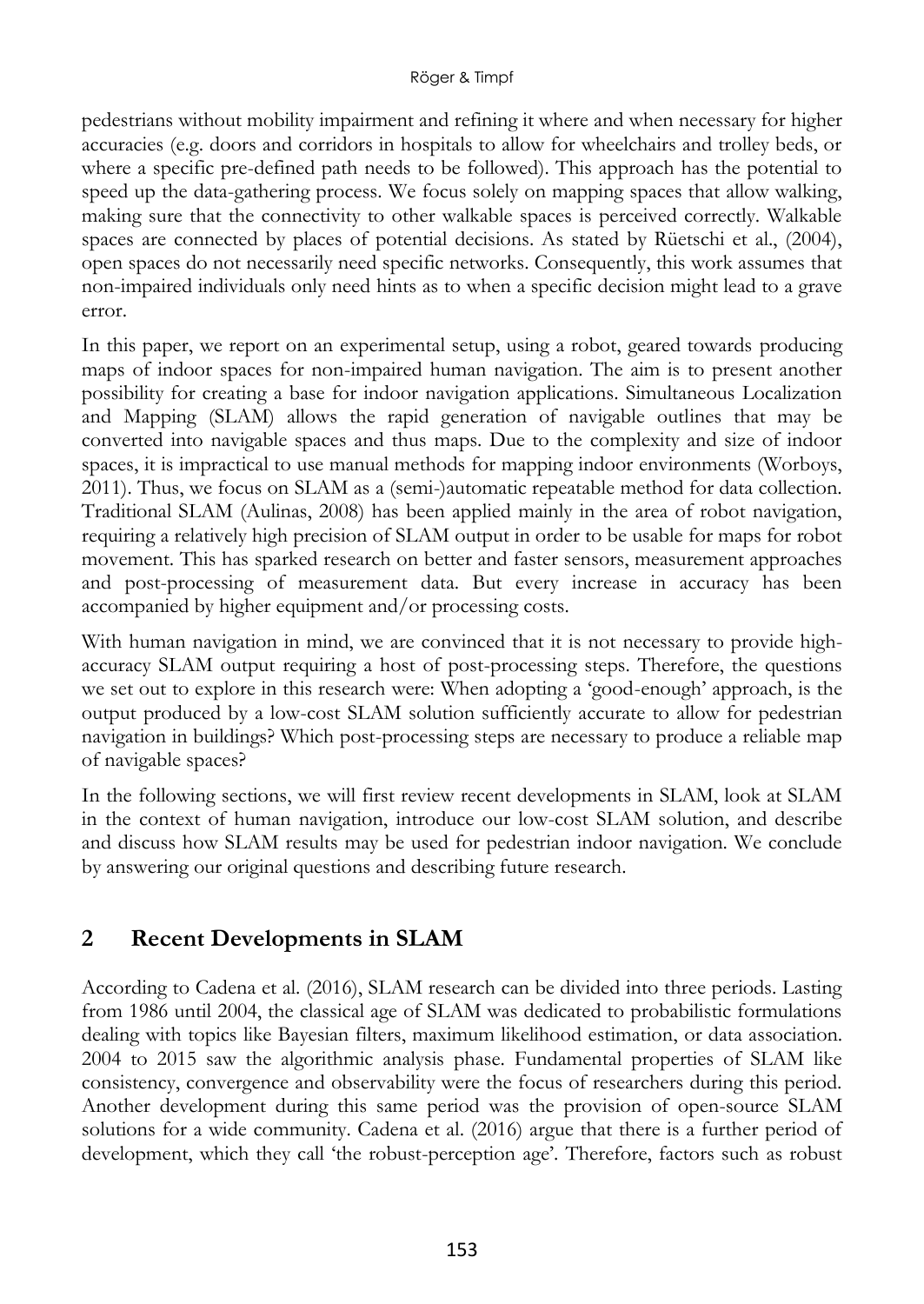performance, high-level understanding, resource awareness and task-driven perception will be urgent topics in future research.

Current SLAM-related research is highly multidisciplinary. Figure 1 presents an overview of SLAM research topics.



**Figure 1:** Current SLAM research fields.

The literature assignable to the sub-domain of the anatomy of a SLAM system includes Mourikis et al., (2007), who implement a SLAM system based on a modified extended Kalman filter. In the field of the autonomy of SLAM systems, researchers such as Wolcott et al. (2014) work on topics related to the robustness of the systems. Literature addressing the scalability of SLAM implementations includes the work of Cieslewski et al. (2015) on decentralized maps. The field of representation is concerned with metric and semantic map models. Soatto et al. (2016) review possibilities for achieving optimized visual representations. Establishing performance guarantees is one of the main aspects of research into new theoretical tools. Carlone et al. (2016) have published an approach addressing the duality of SLAM results. Active SLAM addresses the autonomy of a mobile robot while the robot is performing SLAM. The work of Wahlström et al. (2015) discussing deep learning also falls into the category of active SLAM. Using new kinds of sensors and computational tools has always been a driving force for the development of SLAM implementations. Soatto's (2011) paper discussed the dependencies of sensors on the parameters of their algorithm as well as on the environment.

### **3 Introducing a low-cost SLAM implementation**

The research field of robotics provides various configurations for SLAM systems. Fernández-Madrigal (2012) is a good reference for technical aspects concerning the construction of SLAM robots. Taking into account our main aim expressed in section 1 (the rapid generation of navigable maps for humans), several robotic configurations are available for SLAM tasks.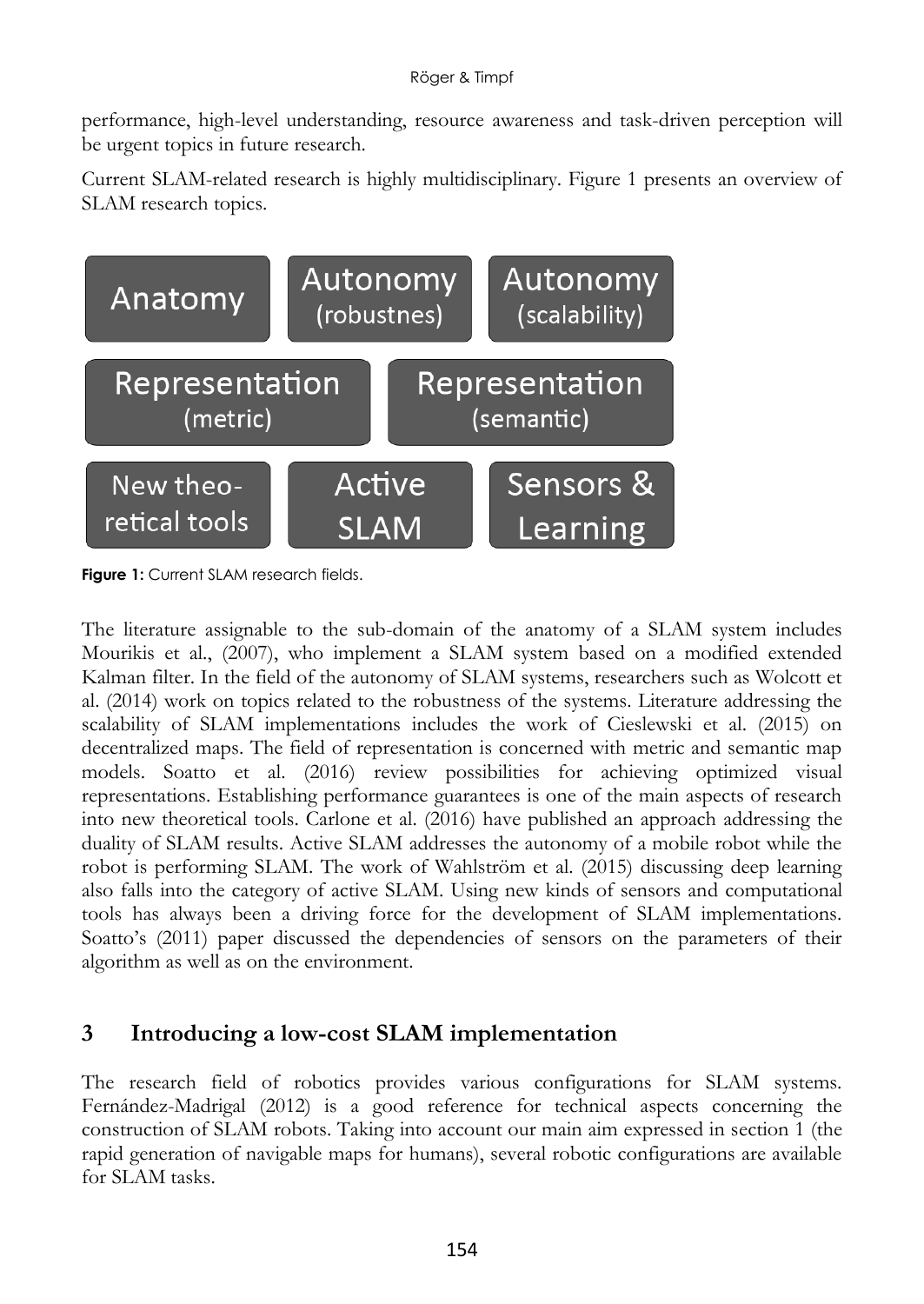We chose a two-wheel differential system was chosen as driving unit for the robot. This configuration lets the system move and turn without an additional steering actuator. An approved positioning framework for this kind of kinematic configuration is the nonholonomic model with one increment and one angle. Technically, movement at a time step k can be represented using a state vector Xk and an action vector uk. While the current state consists of position (xk, yk) and angle (øk), action is described by the distance travelled ∆uk and the change in direction  $\Delta \beta k$ . For processing SLAM results, there are several possibilities. Mapping occupied places within the environment using point features is one recognized approach (Fernández-Madrigal 2012).

Figure 2 illustrates an example of a robotic configuration for SLAM tasks. Different units provide the functionality needed for creating maps for indoor navigation. The most important features are outlined below.



**Figure 2:** Configuration and dimensions of the SLAM robot.

A power unit provides the necessary energy for the controller unit, which supervises any action performed by the robot. As a powerful low-cost solution, the Arduino Uno micro controller equipped with a suitable motor shield was used. In order to move the robot in directions X and Y, a driving unit is required. In practical terms, this was accomplished utilizing a dual gearbox equipped with two brushed DC motors. Two additional ball caster wheels provided stability while driving.

We used several sensors in order to track the progress of the robot: as well as a speed encoder mounted on one of the wheels, an inertial sensor for sensing the alignment of the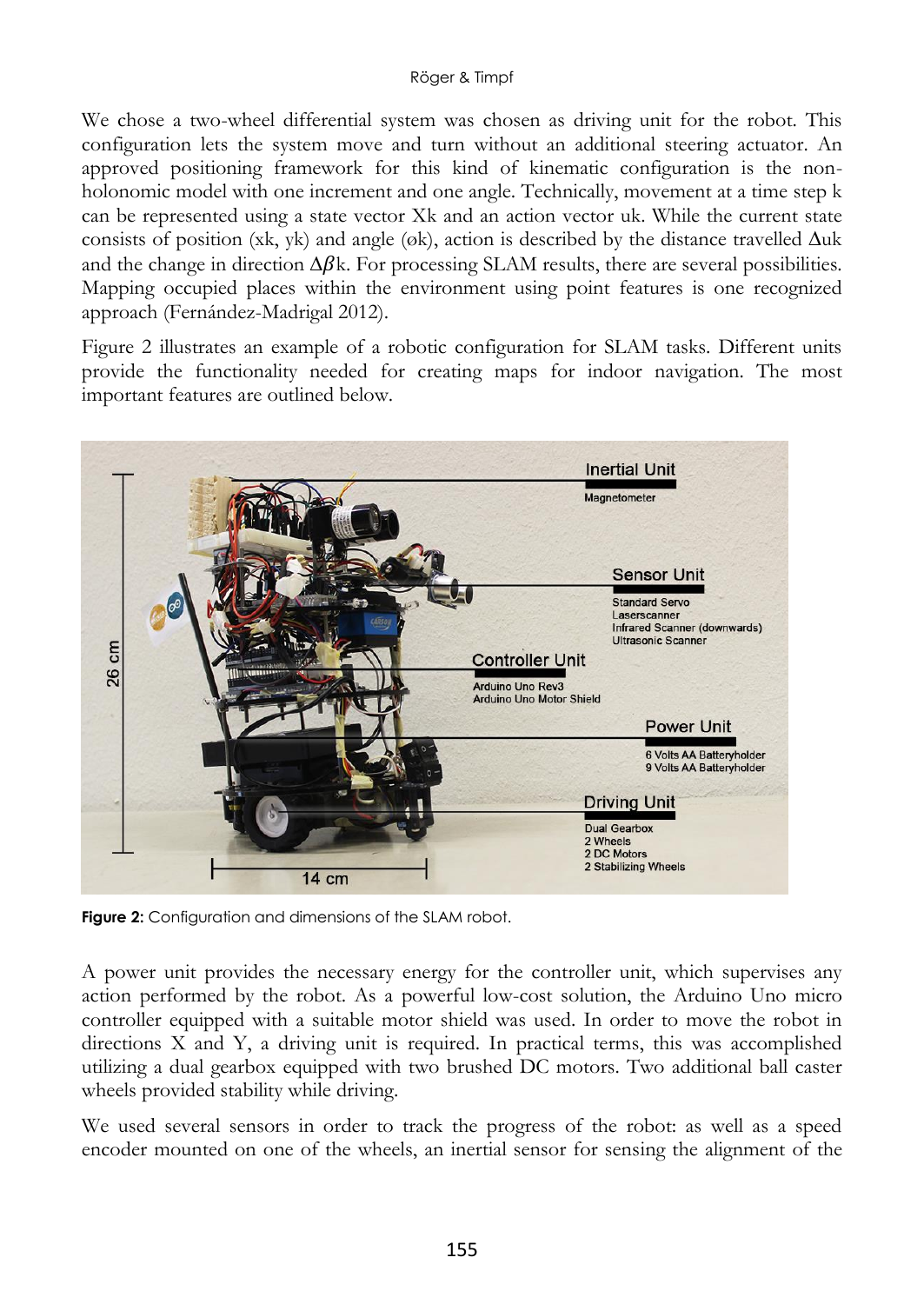robot was required. In our case, a digital magnetometer provided information about the current heading of the SLAM robot.

To sense the environment, a sensor unit is required. In order to achieve a suitable field of vision, the unit was mounted on a rotating servo motor. Depending on environmental circumstances, several types of sensor can be used. In this case, a low-cost LIDAR device was used to measure the distance to any obstacle. Because laser-based sensors cannot detect glass elements, an ultrasonic range finder was also used. In order to detect changes in floor level (for example where there are stairs), an additional device pointing downwards by 45 degrees is recommended.

The wiring scheme for this particular robotic configuration is shown in Figure 3. Because of the specifications of the sensors, voltage dividers and capacitors were included (not shown in Figure 3).

Some software development is also required. In addition to the Arduino sketch controlling the hardware parts of the robot, a program processing raw output data and visualizing it as a map is needed. For this implementation, a simple python-based software, SLAMTerminal, was developed. This program is capable of controlling the movement of the robot and therefore no additional Bayesian filter was implemented. The points sensed by the rangefinding devices are processed and visualized in a matplotlib diagram.

The whole SLAM system costs approximately 300 euros, and about 10 hours of development time were needed for the software.



**Figure 3:** Wiring scheme for the SLAM robot.

The following section describes a case study that used the SLAM system described above.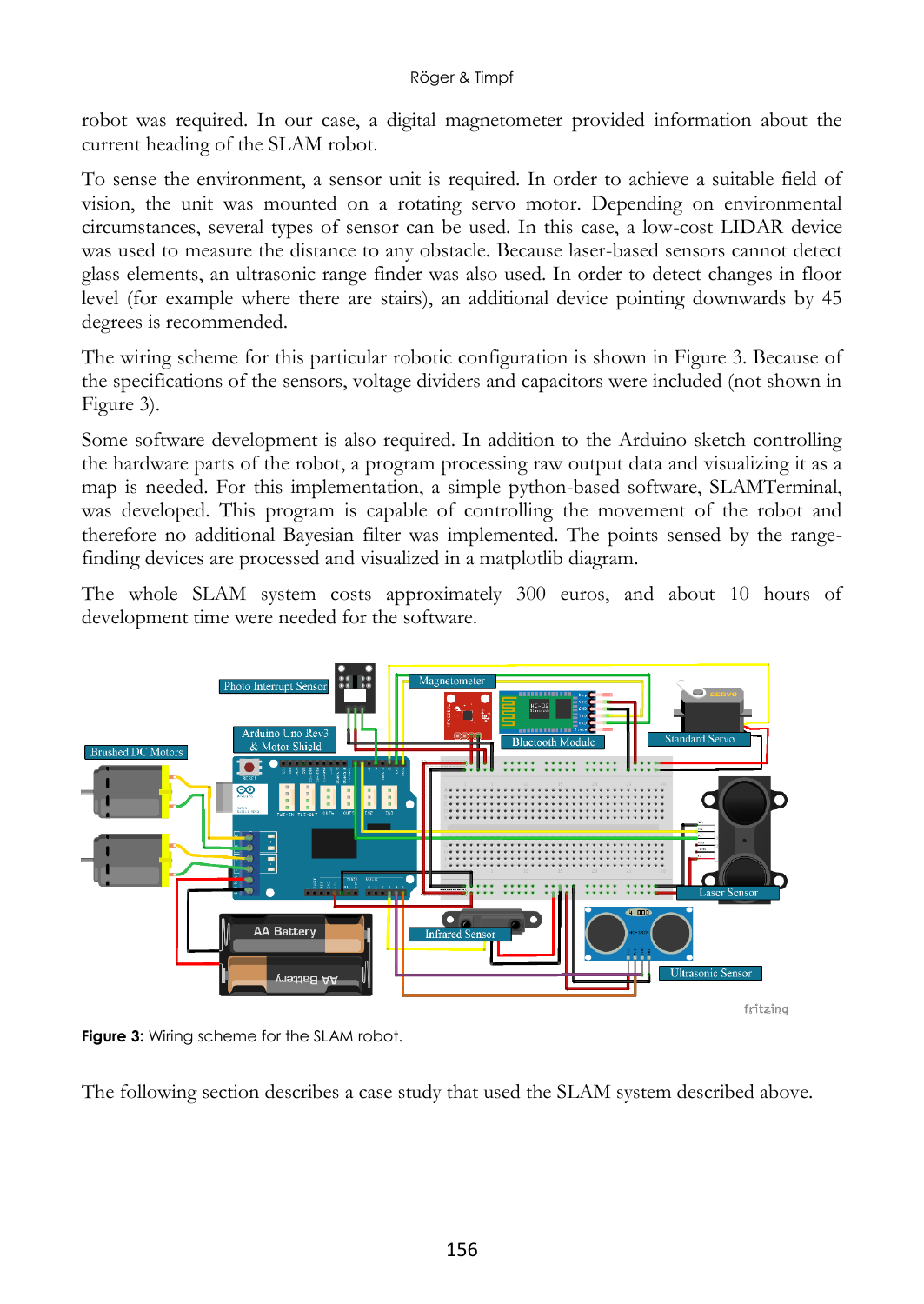# **4 Creating Human-Navigable Indoor Maps Using SLAM**

The foyer of the Institute of Geography at the University of Augsburg, Germany was chosen as the research area. Figure 4 shows the surroundings.



**Figure 4:** The research area.

Before we carried out the experiment, we identified a number of physical or structural difficulties in the research area itself. In the middle of the foyer is a staircase, leading both up and down, which is challenging for the SLAM robot's sensors and actuators. There were also some glass elements, such as the main entrance door, which might prove invisible to the sensors or cause reflections that produce false data points. Finally, it was thought that a number of small holes in the floor surface might cause problems for the robot's movement.

The experiment was carried out on Monday, 16 October 2017. Traversing the research area for about 20 minutes, the SLAM robot produced the map shown in Figure 5 (white dots). In order to evaluate the results, the figure was enriched with the actual floor plan of the foyer (yellow dots).

As can be seen, nearly every feature perceptible on the floor plan was sensed. Furthermore, the driving unit was powerful enough to cover the whole area. The holes in the floor's surface proved not to be a problem. However, in places there are blank spaces because many glass areas were incompletely detected. Another weakness of the mapping is that it does not show the staircase leading down. This kind of feature cannot be picked up using the current robotic setup; the device would have had to follow the stairs directly parallel to the lowering. The warping of the walls is another indicator of error. The maximum error in comparison to the actual floor plan is about 70 centimetres.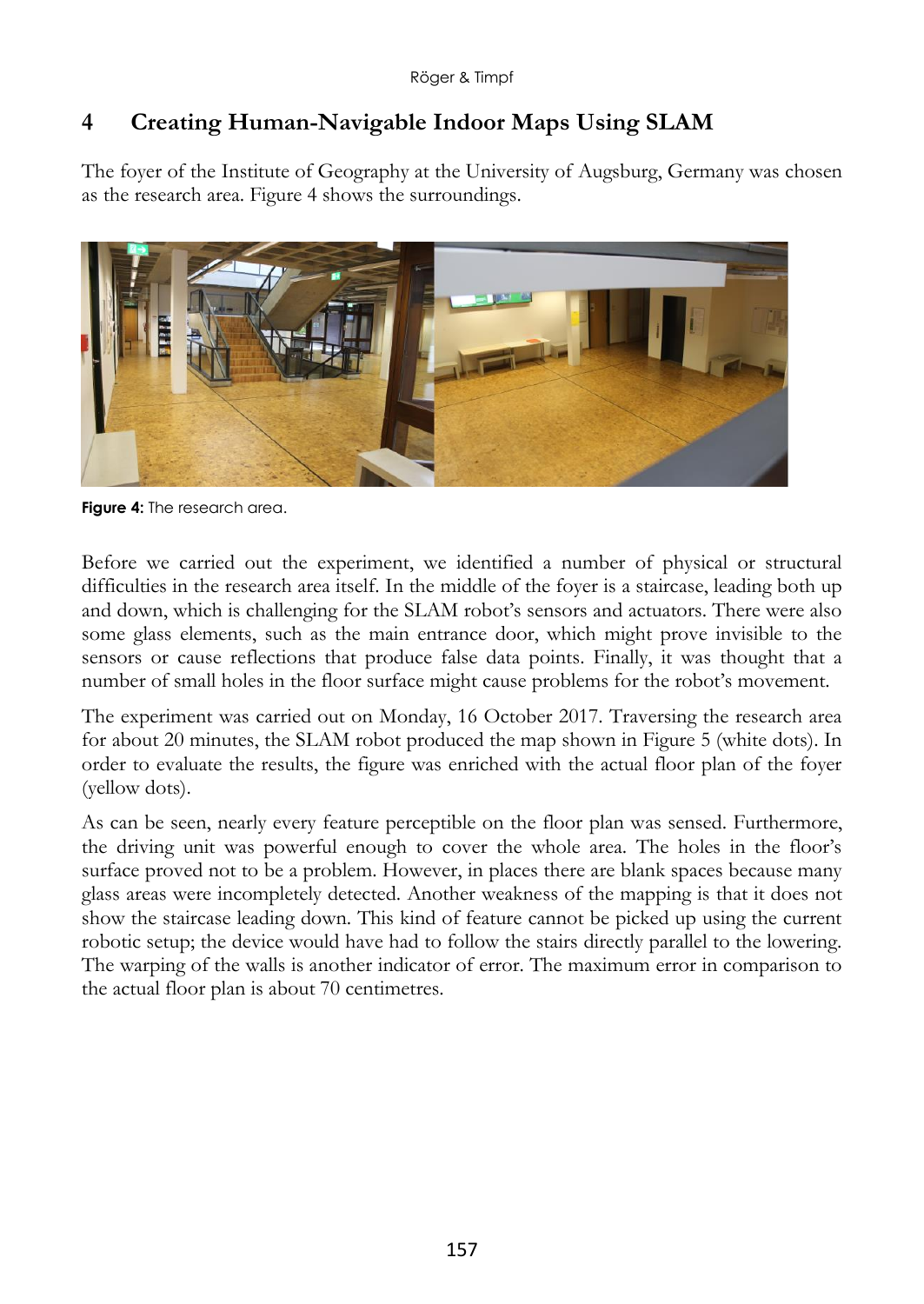Röger & Timpf



**Figure 5:** Result of the SLAM measurement compared to the actual floor plan.

There are several solutions for correcting the measurement errors that occurred. The problem with the glass elements is due to the fact that a laser-based sensor does not detect transparent features properly. The sensor fusion approach applied to the sensing unit would have to be reconfigured in order to obtain better results. A possible improvement might result from a more frequent use of the ultrasonic device, which is capable of sensing glass. Computationally reconfiguring the sensor unit would be a solution for detecting the complete staircase. Using a downwards-facing range-finder would be a good approach, though the detection would have to be implemented algorithmically within the software. The warped features in the output map are an indicator for odometry errors. Since the positioning algorithm did not use any Bayesian localization filter, this finding is not surprising. Localizing the robot is just an approximation of the reality taking many possible errors into account. Hence, including a computational solution like an extended Kalman Filter would influence the results beneficially. Another consequence of the localization errors is the loop-closure problem: some features are not satisfactorily connected to their neighbouring points. This phenomenon emerges initially between two single measurements with diverse localization errors.

The following section discusses the usability of the map for human indoor navigation tasks.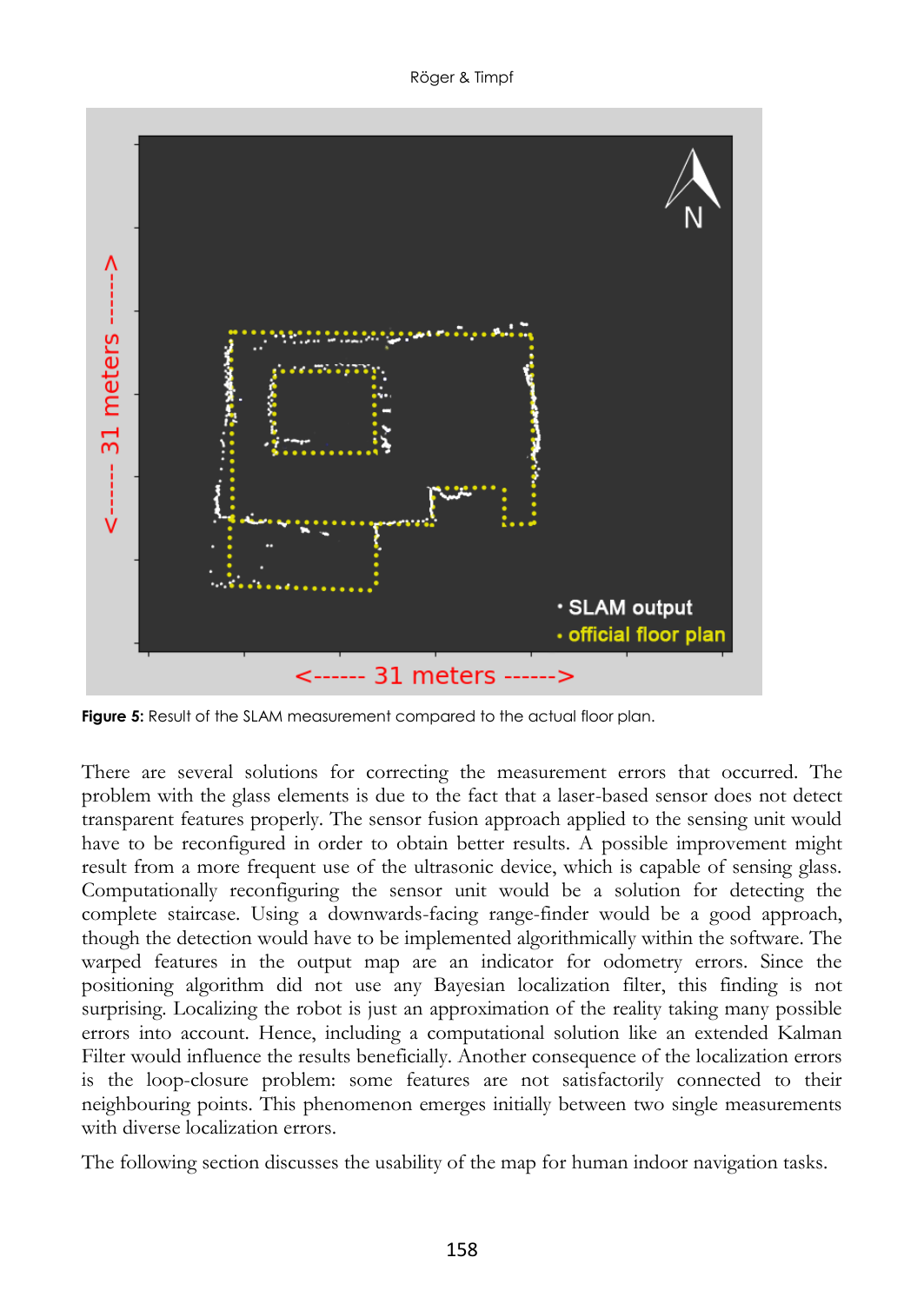### **5 Discussion of Methodology and Results**

With a budget of 300 Euros and software development time of 10 hours, our SLAM system can be said to be low cost. Depending on their accuracy specifications, other SLAM systems generally cost several thousand Euros. However, the question arises of whether the output generated is 'good-enough' to allow pedestrians who are not mobility-impaired to navigate. As discussed in Section 1, a certain level of error in SLAM result maps is acceptable. Since the output generated is for use by people who are not mobility-impaired, small failures do not affect the results significantly. As we have seen, the case study produced a map close to the real situation, with some errors. To evaluate the results, Figure 6 gives an approximation of some of the most striking differences between the resulting map and the actual floor plan.

Some features are mapped quite accurately, while there are also some failures. As seen in Figure 6, error values vary between 0 and approximately 70 centimetres. Whilst the upper part of the map shows good accuracy, features detected on the lower left side tend to show errors. Chronologically, points with the highest error values were detected later than the highly accurate features. This is due to technical issues concerning the localization process presented in Section 4.

Due to the inaccuracies, the SLAM implementation presented here is not suitable for robotic navigation tasks. Furthermore, the output is not appropriate for wheelchair navigation. However, since the accuracy requirements for people who have no mobility impairment are not very high, our implementation does have some level of capability. While some of the walls are placed a little inaccurately within the environment, walkable spaces are clearly perceptible. All in all, therefore, we consider that the proposed SLAM implementation is suitable for generating the basis for maps for non-impaired human indoor navigation.



**Figure 6:** Approximate differences between SLAM result and actual floor plan.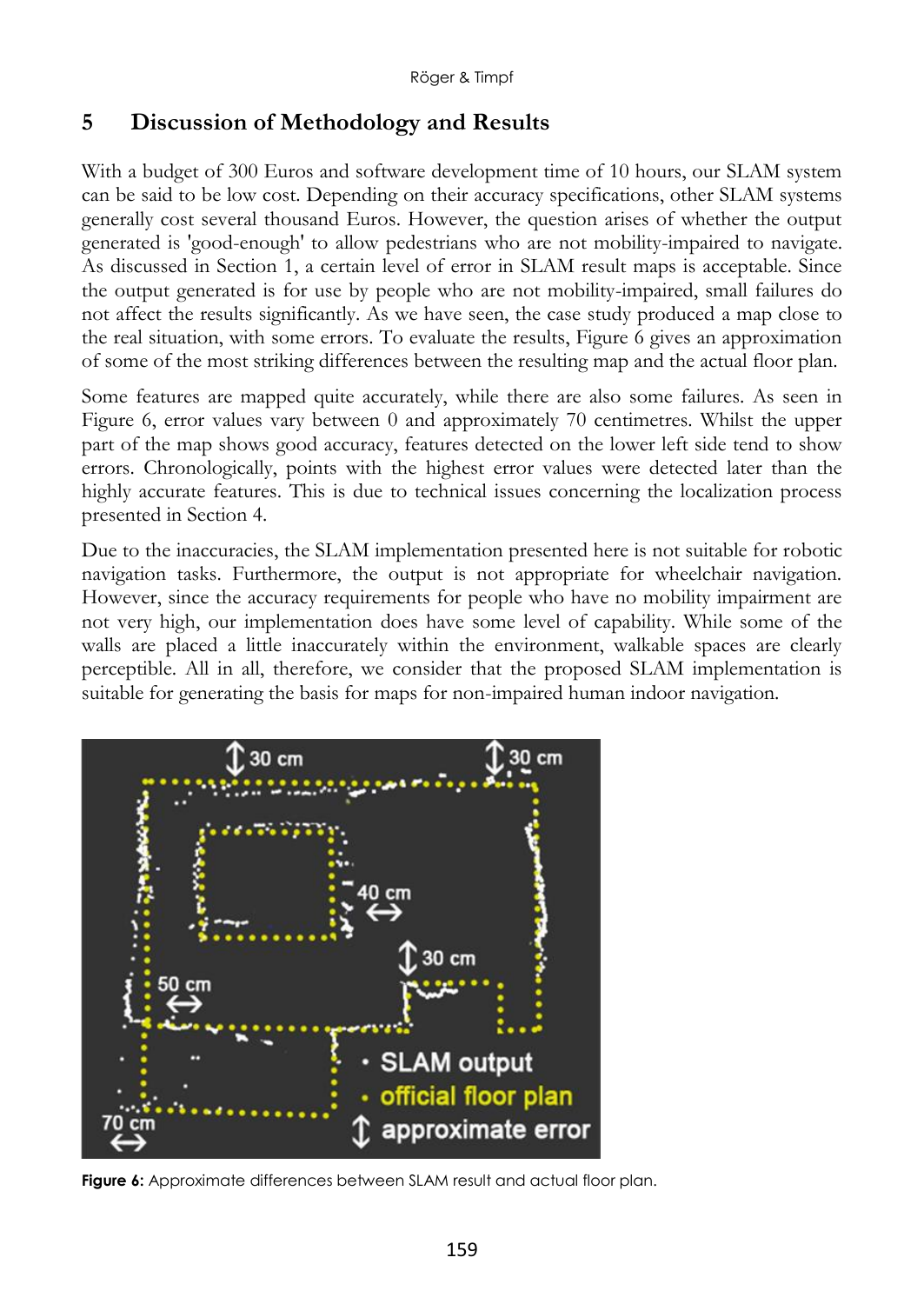### **6 Conclusions and Further Research**

The aim of this research was to introduce a low-cost SLAM implementation allowing the rapid generation of a basis for navigable maps for indoor environments. As discussed, there are several types of use cases requiring varying levels of accuracy linked with indoor maps, including (among others) non-impaired pedestrians, wheelchair users and robots. We chose the use case of non-impaired pedestrians as the group with the lowest accuracy requirement. For a total cost of 300 Euros, a robot was constructed for taking LIDAR-based SLAM measurements. The SLAMTerminal program was developed for controlling the robot's actions and visualizing the scans. As a trial environment, we selected the foyer of a university building. The outcome of the experiment is a fairly accurate map for many parts of the environment. Nevertheless, there are some errors for some of the features. Since the maximum error did not exceed 70 centimetres, we consider the implementation to be capable of generating the basis for maps for human navigation. We can therefore tentatively answer in the affirmative the first of our research questions: 'When adopting a good-enough approach, is the output produced by a low-cost SLAM solution sufficiently accurate to allow for pedestrian navigation in buildings?'. The results of the study could be used for various applications, e.g. as the basis for indoor navigation systems in large complex environments such as airports or hospitals. It could also be used to map unknown, hazardous indoor environments, for example ones where gas or smoke are present.

Improving the processing part of the software is an aim of future research. A Bayesian filter would make the localization process more accurate. According to Fernández-Madrigal (2012), using an extended Kalman filter is an appropriate approach for SLAM applications. This would eliminate warped features within the output map as well as any loop-closure problem. Thus, the output map would also be improved. This answers our second research question, 'Which post-processing steps are necessary to produce a reliable map of navigable spaces?'.

Furthermore, the requirements for mapping changes in floor level, such as staircases, need to be implemented. In many indoor environments, staircases are prominent features. However, their physical characteristics prevent mapping them properly. Reconfiguring the sensor unit of the SLAM robot and doing further computational work on the processing code will improve this. In order to evaluate the output of the SLAM robot properly, further case studies need to be conducted. Various types of feature present in indoor environments are challenging for the robot's sensor technology. Furthermore, experiments in larger and more heterogeneous environments than the one in this case study will need to be carried out.

Finally, there is a need to conduct further experiments utilizing the actual outputs of SLAM measurements generated in the manner presented here. For example, in order to evaluate the results, test persons should use some of the output maps to navigate through specific indoor environments. Doing so, they may answer the question of whether the SLAM system is capable of generating maps for navigation by people who are not mobility-impaired.